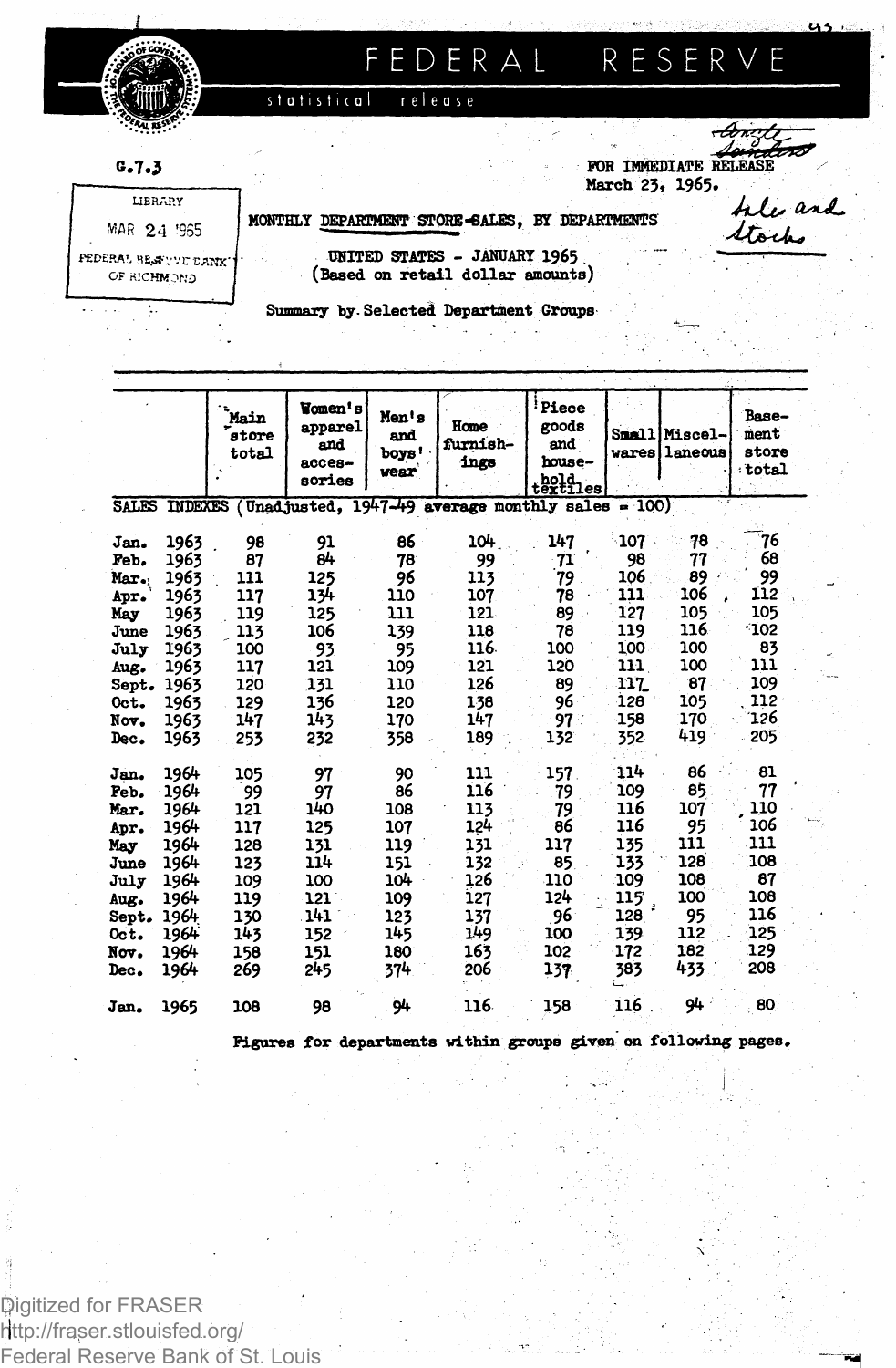## MONTHLY DEPARTMENT STORE SALES, BY DEPARTMENTS

|  |  |  | UNITED STATES - JANUARY 1965 |  |  |
|--|--|--|------------------------------|--|--|
|--|--|--|------------------------------|--|--|

| Department                                       |                                 | Percentage change from<br>corresponding period | Unad justed<br>indexes<br>$\frac{(1047-49 \text{ av} - 100^{\frac{1}{2}})}{400}$ |            |  |
|--------------------------------------------------|---------------------------------|------------------------------------------------|----------------------------------------------------------------------------------|------------|--|
|                                                  | a year ago<br><b>Jan. '65</b> . | 16-<br>Dec.                                    | $Jap. 765 +$                                                                     | +6<br>Dec. |  |
| GRAND TOTAL - entire store                       | + 3                             | + 6                                            |                                                                                  |            |  |
| <b>MAIN STORE TOTAL</b>                          | + 3                             | + 6                                            | 108                                                                              | 269        |  |
| PIECE GOODS, HOUSEHOLD TEXTILES                  | $+1$                            | + 3                                            | 158                                                                              | 137        |  |
| Piece goods                                      | - 9                             | ٥                                              | 55                                                                               | 60         |  |
| Silks, velvets, synthetics                       | - 8                             | $\overline{2}$                                 | 52                                                                               | 56         |  |
| Woolen yard goods                                | -10                             | - 2                                            | -69                                                                              | 94         |  |
| Cotton yard goods                                | -11                             | $\overline{\mathbf{3}}$                        | 58                                                                               | 46         |  |
| Household textiles                               | $+3$                            | - 4                                            | 229                                                                              | : 191      |  |
| Linens and towels                                | + 3                             | + 5                                            | 193                                                                              | $-237$     |  |
| Domestics--muslins, sheetings                    | $+2$                            | + 8                                            | 303                                                                              | - 140      |  |
| Blankets, comforters, spreads                    | + 6                             | - 1                                            | 194                                                                              | 194        |  |
| SMALL VARES                                      | + 2                             | + 9                                            | 116                                                                              | 383        |  |
| Laces, trimmings, embroideries,                  |                                 |                                                |                                                                                  |            |  |
| and ribbons                                      | + 1                             | + 9                                            | 65                                                                               | 169        |  |
| Notions                                          | + 8                             | + 9                                            | 108                                                                              | 237        |  |
| Toilet articles, drug sundries                   | + 3                             | -12                                            | 154                                                                              | 470        |  |
| Silverware and jewelry                           | + 1                             | + 9                                            | 78                                                                               | 353        |  |
| Silverware and clocks                            | $+7$                            | +11                                            | 88                                                                               | 272        |  |
| Costume jewelry<br>Fine jewelry and watches      | - 3<br>- 4                      | + 7<br>$+12$                                   | 64<br>93                                                                         | 351<br>597 |  |
| Art needlework                                   |                                 | $+2$                                           | 144                                                                              | 169        |  |
| Books and stationery                             | 3<br>$+3$                       | + 5                                            | $127 -$                                                                          | 517        |  |
| Books and magazines                              | $+3$                            | $+2$                                           | 136                                                                              | 391        |  |
| Stationery                                       | $+2$                            | + 6                                            | 118                                                                              | 556        |  |
|                                                  |                                 |                                                |                                                                                  |            |  |
| WOMEN'S APPAREL AND ACCESSORIES                  | $+2$                            | ≰6                                             | 98                                                                               | 245        |  |
| Women's accessories                              | $+2$                            | - 4                                            | 89                                                                               | 255        |  |
| Neckwear and scarfs                              | o                               | + 4                                            | 78                                                                               | 323        |  |
| Handkerchiefs                                    | 7                               | - 2                                            | 33                                                                               | 200        |  |
| Millinery                                        | + 7                             | + 8                                            | 56                                                                               | 109        |  |
| Women's and children's gloves                    | $\overline{\mathbf{3}}$         | - 3                                            | 78                                                                               | 381        |  |
| Corsets and brassieres                           | $\frac{1}{2}$                   | $+14$                                          | 183                                                                              | 246        |  |
| Women's, children's hosiery                      | $+1$                            | + 9                                            | 79                                                                               | 188        |  |
| Underwear, slips, and negligees                  | + 2                             | + 4                                            | 72                                                                               | 317        |  |
| Knit underwear, slips                            | $\overline{\mathbf{2}}$         | 4                                              | 111                                                                              | 385        |  |
| Silk & muslin underwear, slips                   | $+3$                            | 4                                              | 56                                                                               | 256        |  |
| Negligees, robes, loung, apparel                 | 3<br>$\cdot$                    | + 4                                            | 65                                                                               | 434<br>251 |  |
| Infants' wear                                    | 0                               | O                                              | 84                                                                               | 368        |  |
| Handbags, small leather goods                    | 2<br>$+4$                       | $+5$<br>$+2$                                   | 72<br>111                                                                        | 196        |  |
| Women's and children's shoes<br>Children's shoes | $\overline{\mathbf{3}}$<br>÷    | $\overline{c}$                                 | 74                                                                               | 174        |  |
| Women's shoes                                    | 5<br>÷                          | + 3                                            | 114                                                                              | 203        |  |
|                                                  |                                 |                                                |                                                                                  |            |  |

Digitized for FRASER http://fraser.stlouisfed.org/ Federal Reserve Bank of St. Louis

#### **G.7.3** Page 2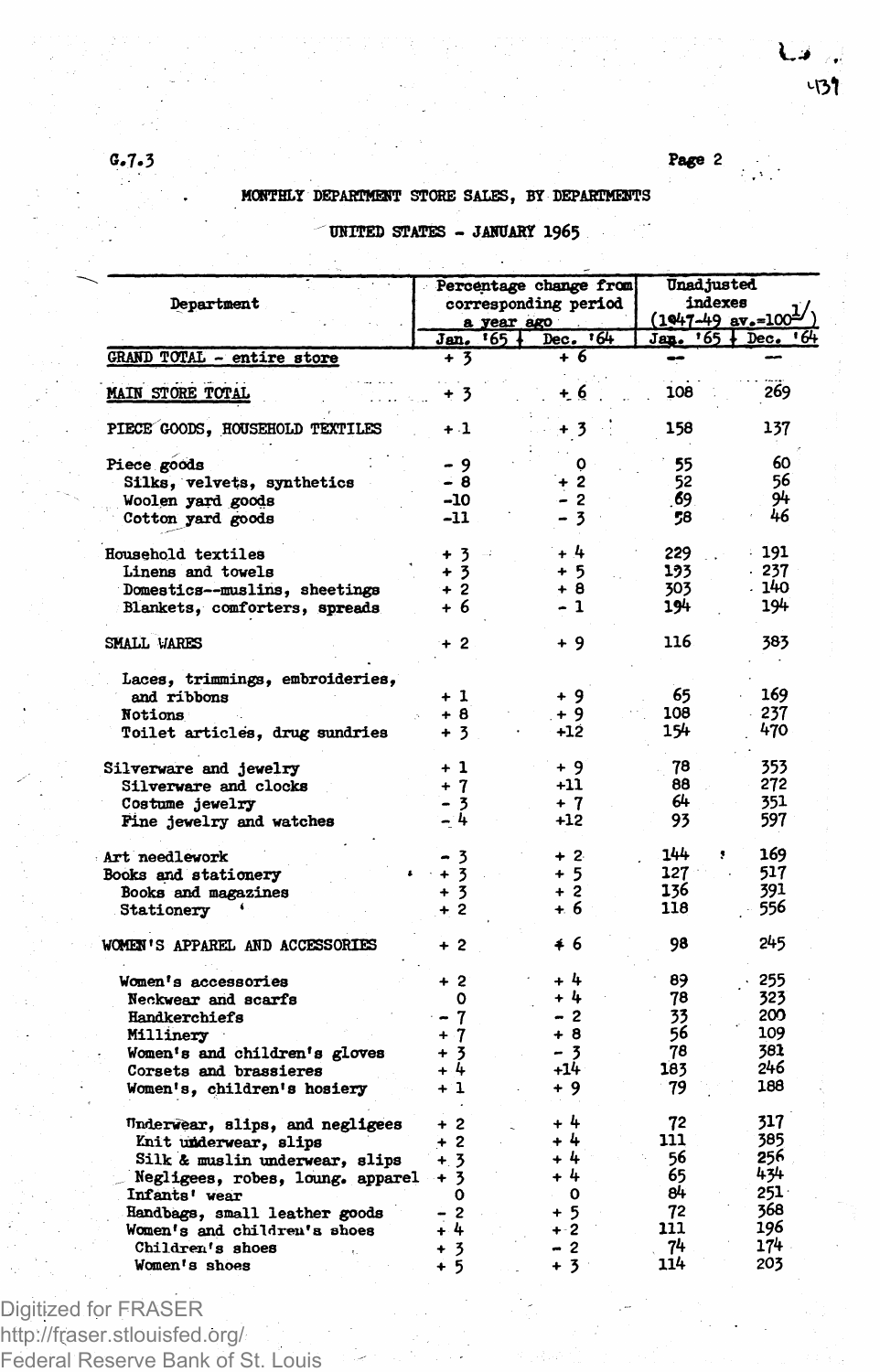# Page 3

### MONTHLY DEPARTMENT STORE SALES, BY DEPARTMENTS

|                                       |                                                                  | Percentage change from | Unad justed<br>indexes |                                 |  |
|---------------------------------------|------------------------------------------------------------------|------------------------|------------------------|---------------------------------|--|
|                                       |                                                                  | corresponding period   |                        |                                 |  |
| Department                            |                                                                  | a year ago             |                        | $(1947-49$ av.-100 <sup>1</sup> |  |
|                                       | Jan. 165                                                         | ৰে।<br>Dec.            | Jan. '65               | Dec. 6                          |  |
| WOMEN'S APPAREL, ACCESSORIES (Cont.). |                                                                  |                        |                        |                                 |  |
|                                       |                                                                  |                        |                        |                                 |  |
| Women's apparel                       | $+1$                                                             | + 7                    | 107                    | 234                             |  |
| Women's misses! coats and suits       | 0                                                                | + 8                    | 111                    | 143                             |  |
| Women's, misses <sup>f-coats</sup>    | $+2$                                                             | + 9                    | 130                    | 168                             |  |
| Women's misses suits                  | - 5                                                              | $+8$                   | 56                     | 75                              |  |
| Juniors' and girls wear               | $\overline{\mathbf{2}}$<br>$\begin{array}{c} 2 \\ 4 \end{array}$ | + 6<br>$+11$           | 88<br>92               | 300                             |  |
| Juniors' coats, suits, dresses        | $\mathbf{1}$                                                     | $+2$                   | 82                     | 256                             |  |
| Girls' wear                           |                                                                  |                        |                        | 352                             |  |
| Women's and misses' dresses           | $\cdot$ . O                                                      | + 8                    | 97                     | -153                            |  |
| Inexpensive dresses                   | Ú                                                                | + 8                    | 101.                   | 172                             |  |
| Better dresses                        | $+1$                                                             | $+8$                   | 92                     | 139                             |  |
| Blouses, skirts, sportswear           | 44                                                               | $+7$                   | 133                    | 389                             |  |
| Aprons, housedresses, uniforms        | Ò                                                                | $+7$                   | 97                     | 166                             |  |
| Furs.                                 | - 1                                                              | $+12$                  | 105                    | 260                             |  |
| MEN'S AND BOYS' WEAR                  | + 4                                                              | + 5                    | 94                     | 374                             |  |
| Men's clothing                        | $+.6$                                                            | $+8.$                  | 119                    | 265                             |  |
| Men's furnishings and hats            | $\overline{\mathbf{3}}$                                          | $+5$                   | 81                     | 460                             |  |
| Boys' wear                            | + 4                                                              | ٥                      | 77                     | -328                            |  |
| Men's & boys' shoes, slippers         | + 8                                                              | + 8                    | 126                    | 347                             |  |
| HOMEFURNISHINGS                       | + 4                                                              | + 9                    | 116                    | 206                             |  |
| <b>Furniture and bedding</b>          | -5<br>۰                                                          | $+10$                  | 150                    | 143                             |  |
| Mattresses, springs, studio beds      |                                                                  | + 6                    | 170.                   | 100                             |  |
| Upholstered, other furniture          | $\frac{1}{1}$ $\frac{3}{6}$                                      | +12                    | 138                    | 159                             |  |
| Domestic floor coverings              | $+4$                                                             | о                      | 114                    | 104                             |  |
| Rugs and carpets                      | -3<br>÷                                                          | - 2                    | 108                    | 106                             |  |
| Linoleum                              | 6                                                                | -16                    | 65                     | 35                              |  |
|                                       |                                                                  |                        |                        |                                 |  |
| Draperies, curtains, upholstery       | + 1                                                              | ∔ 9                    | 88                     | 139                             |  |
| Lamps and shades                      | $\overline{2}$<br>÷                                              | ∔`9                    | 89                     | 178                             |  |
| China and glassware                   | 3                                                                | + 5                    | 92                     | 266                             |  |
| Major household appliances            | $\overline{\mathbf{3}}$<br>÷                                     | + 5                    | 81                     | 85                              |  |
| Housewares (incl. small appliances)   | ÷<br>1                                                           | +11                    | 99.                    | 295                             |  |
| Gift shop                             | $+7$                                                             | + 8                    | 88                     | 537                             |  |
| Radios, phonographs, television,      |                                                                  |                        |                        |                                 |  |
| pianos, records, sheetmusic, instr.   | $+12$                                                            | $+12$                  | 205.                   | 568                             |  |
| Radios, phonographs, television       | $+15$                                                            | +12                    | 235.                   | 589.                            |  |
| Records, sheet music, instr.          | + 6                                                              | +12                    | 125                    | 618                             |  |
| MISCELLANEOUS MERCHANDISE DEPTS.      | + 9⊱                                                             | + 3                    | 94.                    | 433                             |  |
| Toys, games, sporting goods, cameras  | $+10$                                                            | + 2                    | 66                     | 635                             |  |
| Toys and games                        | + 9                                                              | о                      | 29                     | 621                             |  |
| Sporting goods and cameras            | +11                                                              | + 7                    | 127                    | 663                             |  |
| Luggage                               | $+2$                                                             | $+10$                  | 133                    | 329                             |  |
| Candy                                 | - 5                                                              | ∔ 5                    | 89                     | 474                             |  |

UNITED STATES - JANUARY 1965

Digitized for FRASER http://fraser.stlouisfed.org/ Federal Reserve Bank of St. Louis

ga.